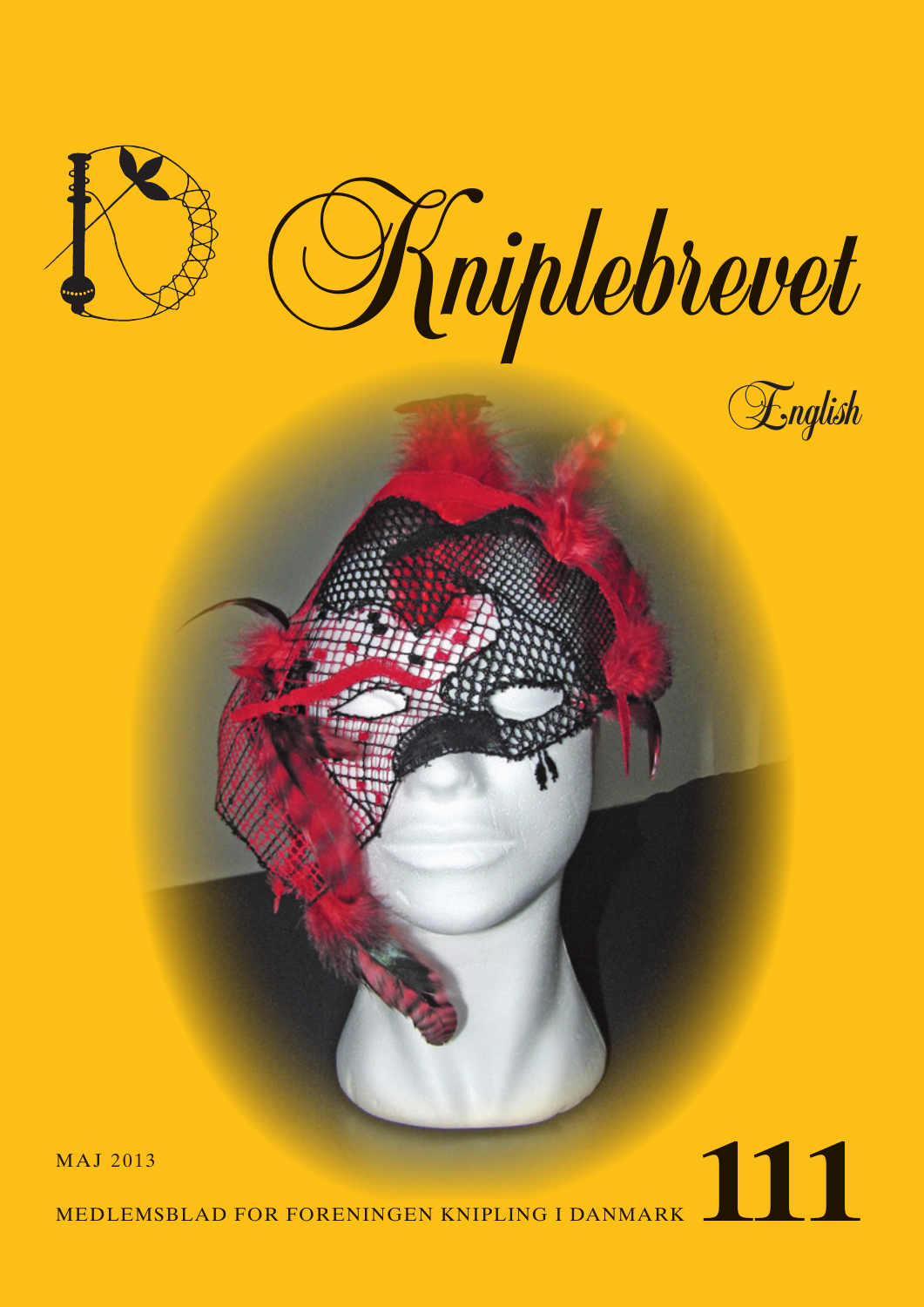## **Dear members**

At the beginning of March we held our Annual General Meeting in Horsens. It was a good place, which Connie Gerlach and Bente Eskerod had helped us to find. There were good facilities for workshops, stands and exhibitions. In the banquet hall, where the Annual General Meeting was held, there was a sound system, which meant that everybody this year, could hear what was being said, especially after the sound were adjusted.

Both workshops, with 3-pair lace and Chantilly were filled with participants and they all worked concentrated and intensive. You can read more about it, elsewhere in this magazine. After the Annual General Meeting Mette Julie talked about her exciting project with re - updated and re-launch of lace: Mette Julie is using lace in a different way and in unusual materials. It was very interesting to see. The lace makers, who is working with Mette Julie on the project, had brought their lace pillows, some were really big, and others were built three-dimensional. There was also a finished model. It is quite amazing, what can be manufactured with lace technique. This I suggest you read more about, elsewhere in the magazine. After the workshops, meeting, lecture and trade in stands, we had an evening event with a lace surprise after dinner. Those who attended, were challenged in making two different grounds, which are not used very often, in fact,this is the first time I have seen them.

At The Annual General Meeting Linda Olsen and Astrid Hansen were elected to the board and we have already held our first meeting. We have made a good start and we are working diligently with the associations tasks. Photos, text, summary and the constitution of the board, you can read about, elsewhere in the magazine

In April, two of our editors participated in the German lace association lace congress and they have returned with good ideas and renewed inspiration. More about this in the next issue of Kniplebrevet.

The boards next project is our participation in Tønder lace festival, which is held 7th – 9th of June. We are there all 3 days and we hope to meet many of our members, during the festival.

Finally, I would like to thank you all for a good meeting. We have already scheduled the date and place for the next Annual General Meeting. It will be held on 29th of March 2014 in Borgerforeningens House in Nyborg.

I wish you all a very good spring and a good summer.

### **My most important mission is to make myself redundant.**

By Susanne Andersen. Translated by Hanne Wolthers

In 2008 I got my first bobbin lace book (Knipling) by Karen Trend Nissen. My husband thought that I might be able to use it, and those of you who know me know that was an understatement. Today I am trying to paint a portrait of the same Karen Trend Nissen – but shall I do that and not least – can I do it? Those thoughts filled my head on my way to Egebjerg by Horsens on Sunday morning March 10 2013. Luckily, it was snowing so I had to concentrate on driving. Otherwise I might have turned around and gone home. Not even when my first magazine was to be published did I have as many butterflies in my stomach as this morning. Now, who is this Karen Trend Nissen, an institution in our sphere? That is what I will do my best to share with you.

When I found the address, Karen had coffee and breakfast rolls ready and welcomed me to her house. I believe she was just as nervous as I, until we started talking. Then both of us seemed to forget that a portrait was the purpose of the meeting. In 1956 Karen finished her training as a ladies' tailor in Aarhus, and she has always enjoyed making crafts work, however, had never imagined that bobbin lace were to be her mission in life.

A couple of times Karen used the sentence: "Bobbin lace became my salvation". First when she told me about her start with knitting, crocheting and embroidering as a four-year old girl and how that hurt her wrists. In 1962 Karen started making bobbin lace and on a visit to her doctor she asked:"Is it possible that lace making helps my wrists?" to which the doctor answered "Yes, if you do it right" – he also made bobbin lace and knew what he was talking about!

In 1958 she settled in Horsens with her Gunnar, after a short side trip to Als. At this time embroidery had captured Karen's heart. At an exhibition Karen saw a couple of ladies making lace and her interest was instantly caught. Next winter she started lace making in a beginner's class. Then there were no work drawings so you only had the dots on a piece of brown carton. Karen was told not to take the "Margretheknipling", and not knowing what it looked like, she understandably asked what it looked like so as not take it by mistake. This question did not go well with her teacher who then gave that particular pattern to Karen with the words: "now let's see if you can figure it out." Well, you don't just throw off a spirited Jutlander- So Karen figured out what to do and by next class she had half a meter lace. This lace received the place of honour in Karen's collection and was sewn onto the most beautiful christening dress. Karen's teacher was so impressed that she offered Karen to take over her classes when she retired. That meant that the next winter Karen was apprenticed, and from 1964 Karen started her own lace-making classes. Three children and husband made Karen settle for maximum 8 classes a week.

Instantly Karen discovered that she had what it takes to make bobbin lace. That meant a trip to Kerteminde for two weeks and a message from Johanne Nyrop Larsen: "Do not ever give up lace-making, but remember to take care of your family". These words became the guiding light in Karen's life. Her voice reveals this when talking about her closest ones.

Besides teaching, Karen also found the time to take on the job as evening school leader, write four books on request by the publishers Borgen. Karen was shocked when 4,000 copies were printed of her first book "Lace-making". Since then more than 20,000 copies have sold. When book no. 2 was in the offing, Karen was even more nervous, because now she should not only live up to her own and the publishers' - but also her readers' - expectations.

In 1979 Karen was one of the co-founders of "Kunsthåndværkersammenslutningen" (Society of craftsmen-designers) where some designers from different crafts ran the shop "Stokværket" in Horsens.

In 1984 Karen and Elsa Høj Madsen founded the shop Karelly in rooms of Stokværket. When Elsa Høj Madsen stopped, Susanne Trend took over Elsa's share of the shop which then moved to separate rooms in Kattesundet in Horsens. Later Karen and her daughter Susanne chose to move the business to Karen's private address as much of the business now takes place over the internet.

In addition to all this, when in the late 90'es Karen was requested by Vejle County to work out a curriculum for lacemaking teachers, she said yes on the condition that she would not be alone. In 2000 the first class started the education in "Classical lace-making". Today this education continues in cooperation between "Dansk Husflid" and "NETOP".

When I asked Karen how she found the energy to do all this, the prompt reply came "I have the desire but also the duty to disseminate my knowledge of our cultural heritage, and my most important mission is to make myself redundant".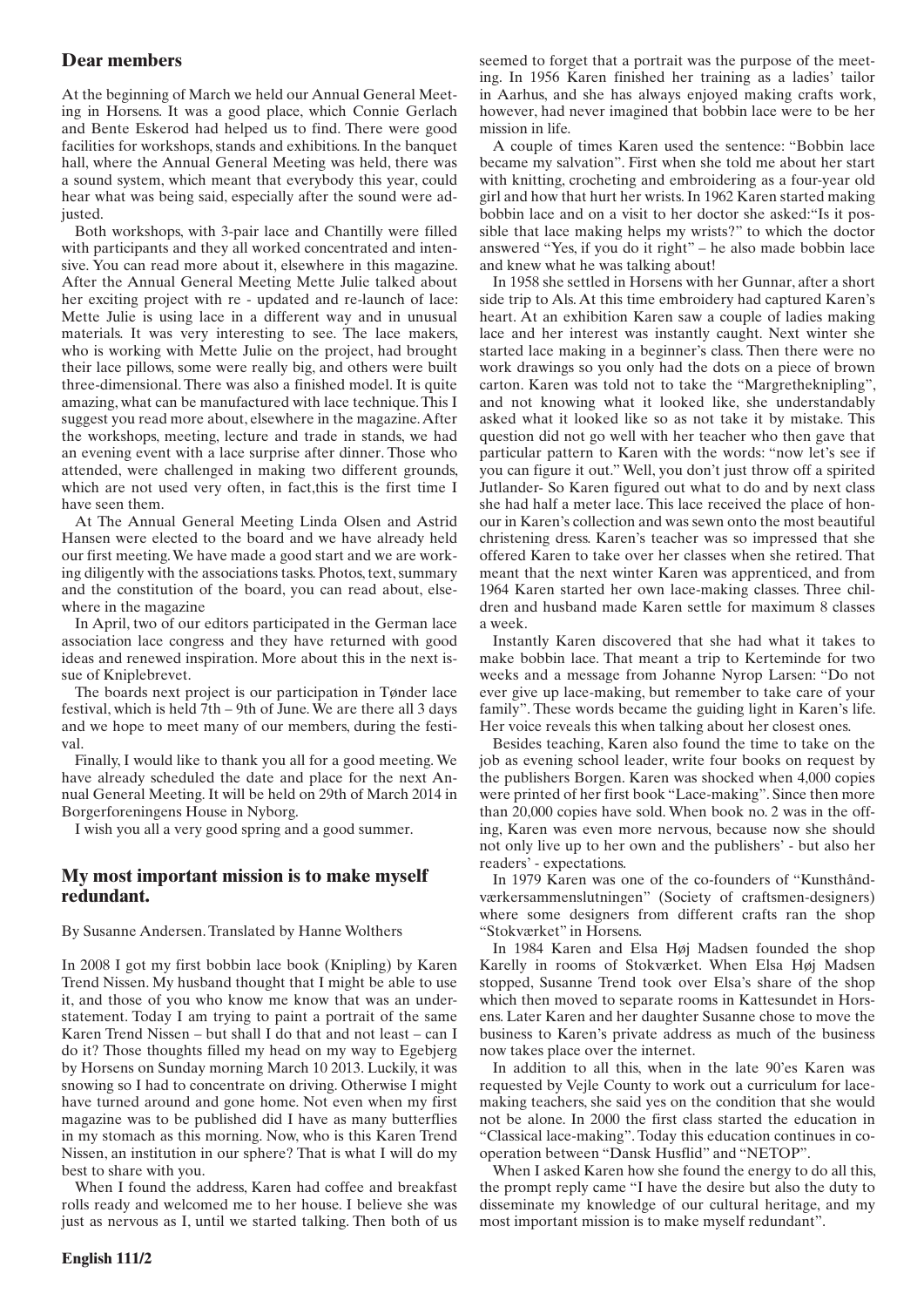Karen spoke the sentence "Bobbin lace became my salvation" the second time when the conversation turned to Karen's illness and Gunnar's untimely death. This talk gave me insight into a very private person and therefore I shall not go into detail, just mention that lace-making is of extreme importance to her. Lace-making brought life back to Karen.

The conversation had to include Tønder, both the laces and the cooperation with Kathrine Thuesen and the Lace-Festival. Karen likes to make Tønder-lace because "they are rounded and a great part of our cultural heritage which it is important to preserve".

During a family vacation in Tønder, Karen met Kathrine Thuesen by chance. Kathrine invited Karen to her home and a close friendship began, based on their common love of Tønder-lace. At some point Kathrine asked Karen to take over her patterns and see to their reconstruction and adaptation. Karen had to mull over this vote of confidence before deciding to tackle the task, and to Karen's great satisfaction Kathrine did live long enough to see the work in progress. One of the first patterns Karen reconstructed is "Bellis" (daisy). In connection with the 2013 Lace-Festival in Tønder, a booklet with 15 of Kathrine Thuesen's patterns was published. The Lace-Festival printed the booklet, and the profit went to Kathrine Thuesen's Fund.

This year Karen was at the Lace-Festival, again! She has been there every year, except for 1998 when she missed it due to illness. Laughingly Karen told about some of the incidents of the Lace-Festivals, for example the first year when she had announced a maximum of 40 participants and was informed that 442 had signed up for the first day and 372 for the second day. That required 16 teachers! Karen designed a given project, and the teachers were matched two and two. Participants came from nine different nations and even though a normal class would count 20, it became necessary to conduct a class with 107 participants in the hall of a school. Even that didn't throw off Karen: "you cannot disappoint people who come to learn something".

Of course the talk also turned to "Denmark's Great Heart" which is widely considered the initiation test to Tønder-lace. But Karen does not quite agree. Look at "Louise", 20 inlay threads weaving in and out of the lace. I went on to show off my modest knowledge of Tønder-lace and asked about the two different "Denmark's Great Heart". The difference is very simple: the "real" one has a soft edge, and then there is the one with "Copenhagen holes" in the edge. To those of you who need an explanation of "Copenhagen holes", they are "honeycombs" made larger in order to save money and time.

I could go on and on and would still have the feeling of not showing you the Karen that I got to know. Stopping here, lots of stories remain untold, trips to i.e. United States to teach Tønder-lace, the sparring Karen obtains during her annual course in Nibe, our talks about the importance of the language.

Finally, I want to warmly thank Karen for giving me the insight into her as a person, and I hope this has been successfully passed on to the readers.

#### **The arrangement of an annual general meeting.**

#### By Susanne Andersen

To arrange and hold an annual general meeting in the association "Knipling i Danmark" is always an experience - and for the board is a very special day, as we, as the hosts, wants to make the day as good as possible for both guests and stall holders. The prelude to the annual meeting starts with finding a suitable location. It is often some kind of a detective work to find a suitable place. There needs to be space for the stall hold-

ers, exhibitions, rooms for the workshops and last but not least, space for all participants at the annual general meeting. Catering facilities must also be available, so our guests do not go short. Next is to find a date, where the location is available. It has, according to our statutes, to be within the period March to April. This year, it was to be held at Sønderbro Culture House in Horsens, the place was recommended by Connie Gerlach and Bente Eskerod.

Friday afternoon the board members arrive. By then, it will be ensured that the things we need for our own exhibition, gifts to the participating members at the annual general meeting, voting cards, records of the accounts, conductors bell, documents and at least hundreds of other things, is brought along. This is usually planned at the last board meeting before the annual general meeting. But finally it's time to check the premises and find out where we are to have our stall, where the exhibitors and stall holders are to have their plot - and how we can accommodate as many needs and desires as possible.

When this is all sorted, it is time for socializing and small talk before it all takes place on Saturday morning.

At 8:00 am Saturday morning, the stall holders turn up, to set up their stalls - they are being carefully watched, as lace makers are very curious by nature. We walk around and offer our assistance, if someone needs an extra chair or table. At the same time we greet our guests. The first to arrive, are our participants to the workshops, they arrive with their equipment and are ready to learn. This year there was a workshop with 3-pair lace by Sonja Andersen and Chantilly by Marianne Nielsen.

As editor and photographer, I enjoy walking round, to see how concentrated they work at the workshops. Then we welcome you all and the trade begins. Welcome to old and new friends and acquaintances. Then there is the admiration of the laces on display. It is a pleasure to be present.

Eventually it is time for the enrollment to the annual general meeting, and especially a well-deserved cup of coffee. This year it was a very short meeting, it took 45 minutes, where after the elected board constituted. After this, we had a lecture. It is also quite a task to find an appropriate lecturer. This year, we believe we found a highly relevant lecturer in Mette Julie Bundgaard-Nielsen.

After the lecture, it was time to shut down the stalls and clear up before having our evening meal and thereafter the evening's lace event. Whilst eating, there was nice chat and high expectations to the lace event, which this year was a challenge with two grounds, which are not seen very often. At 10.00 p.m. we said goodbye and safe journey home, to our guests.

After a long, but very enjoyable day, it was time to go home. Time to clear up and get stock stacked away at premises in Nyborg. The planning of the annual general meeting in 2014 is already in taking place. We look forward to greeting you all. Many thanks for this year. See you on 29th March 2014 in Nyborg.

## **The exhibition at the Annual General Meeting,**

#### by Susanne Andersen

At the Annual General Meeting in Horsens, Bente Eskerod and Connie Gerlach was in charge of the exhibition, with lace supplied by their pupils. It is not possible to write, who has made each lace, but Knipling i Danmark would like to say many thanks to Anne Ries, Bente Lykke Finsen, Birthe Larsen, Birthe Rolle, Bodil Breindahl, Bodil Rolle, Edith Heath Petersen, Hildesborg Toft and Inger Laursen for lending out the beautiful lace. There were many "Ih", "oh" and "I have also made" around the two beautiful tables.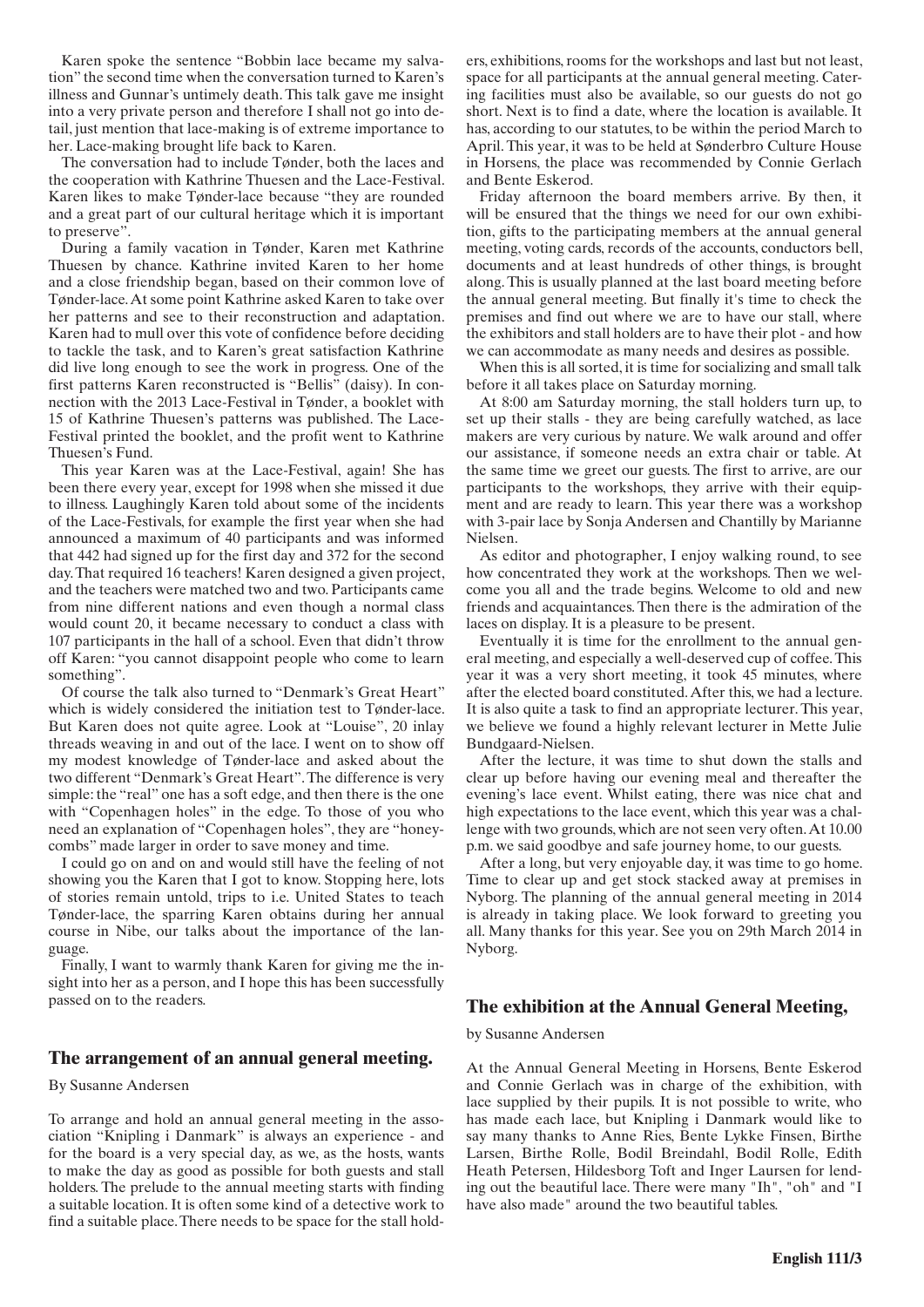# **Minutes from the Annual General Meeting in the Association Knipling I Danmark.**

Saturday 9th March 2013 in the Culturehouse, Lindsvigsvej 4, 8700 Horsens.

Chairman Lone Nielsen offers a warm welcome

#### 1.

Election of conductor and vote counters

The Board proposes Holger Busk, there are no other suggestions.

Approved

Holger Busk notes that the Annual General Meeting is convened lawfully in accordance with the statutes. Are there any comments to the agenda?

There are no comments.

Appointed as vote counters are Astrid Hansen and Lisa Schultz.

#### $\mathcal{D}$

Presentation and discussion of the Board's verbally and written report

The report is published in Kniplebrevet No. 110 Highlights include that 2012 was a royal year with the association's gift to Her Majesty the Queen Margrethe and three patterns included in Kniplebrevet in the year 2012 . In connection with the anniversary, there was a trip to Amalienborg and Rosenborg.

The association was contacted by Historicum about making a laced Chr 4 collar, which can be seen at Koldinghus. This years trip.

Mette Julie Bundgaard-Nielsen has sought designer and lace makers for her project: The project will be presented at the General Assembly.

The Board has amongst many other things, worked on a better deal with Post Danmark.

Last year the pattern for the "Julemærkehjemmet" was designed by Sonja Andersen, this year it is Lene Bjorn, and an additional donation from Anette Thomsen, who is also in favor of "Julemærkehjemmet". Thanks to them both for their contributions.

Also a big thank you to the reconstruction group.

In connection with the Tønder Festival 2013, Anne Stubbe Horn has approached the association, regarding publishing a book about Inge Wind Skovgaard. The book contains selected patterns and articles by Inge Wind Skovgaard.

The association has had a meeting with graduated lacemaking teachers and chairmen of local groups. It was a very good meeting, with a brainstorm of what is going on amongst members, as well as input into what the board should work with, in the future.

Thank you to all the members, for having accepted the new method for making payments to the association.

In the magazine we had to note that we cannot lend books to members from the library, due to a law from 2010 concerning copyright.

Thanks to all who has contributed to the magazine.

Thanks to the Board for the hard work they do.

Any comments to the given report? No. Approved.

3

Presentation of the audited accounts for the year 2012 for approval

Bente Barrett present the accounts that have been on request since 20th Feburary.

Members fees are lower than the year before. Other income is greater than the year before. Expenditure shows nice savings arising from the agreement with Post Danmark. Other expenses: Trip to Copenhagen, small profit of DKK 25 Other

expenses, showing an increased saving. General Assembly in 2012 was lower than in 2011, cut down on expenses concerning board meetings, this is partly because of carpooling.

Overall a surplus of more than DKK 13.000

Since there were no comments it was approved.

Questions from Helga Laursen about why bank fees are reduced by 5.000 and insurances are cheaper. This is due to a bet-

ter deal with the bank. Insurance, the policies are reviewed. Vote. None against. Approved.

4

Presentation of the budget for the coming year The budget is presented.

#### 5

Determination of membership fee for the coming year.

The Board proposes that the membership fee remains unchanged. No other proposals. Approved.

#### 6 Proposed resolutions

No suggestions were received in time to be brought in Kniplebrevet 110, but because of changes in the legislation, concerning copyright to article 3 paragraph 3 is amended.

Due to an issue of loans from the Library, the association has approached Culture Agency. Their answer was, that it is illegal to lend out our books. We cannot lend out books. We have to come to terms with the legislation. There is little talk about how the response from Culture Agency is to be interpreted exactly.

We may be allowed to lend out if we get the authors commitments. This is considered to be an impossible task. Gerd Stevnhoved, says that the answer starts with "Probably," There is a judgement from Soelleroed council. Else Henningsen is asking for the interpretation of the lender. Karen Vontilius asks if you can lend to local groups?

The association is investigating the matter.

The following text of article 3 paragraph 3 was agreed: Maintain and develop the associations library, made available to the members of the association's auspices.

Approved.

7 Election of Board members and alternates

Selection of 4 board members and two alternates. For election is

Lis Larsen receives no re-election

Bent Rasmussen does not receive re-election

Sonja Andersen receives re-election

Lone Nielsen receives re-election.

Sonja Andersen, re-elected.

Lone Nielsen re-elected

From the floor:

Linda Olsen: Have made lace for many years and is 27 years old. Just qualified as lace making teacher.

Astrid: Have made lace for 30 years and served as alternate since the last meeting.

First alternate: Else M Henningsen. Selected

Second alternate: Lis Bøgholm Larsen. Selected

Selecting one auditor and one alternate auditor selection is Accountant Mona Nøhr receive re-election and deputy au-

ditor Susanne V. Steinmeier, do not receive re-election.

Accountant Substitute: Lis Larsen

#### 8 Eventualities.

Lis Larsen wishes to thank the Board

Is it possible to lie the AGM on the fixed weekend every year. Requires statutory changes. Next year the Annual General Meeting held the 29th March in Nyborg

2 members leaving the Board Bent Rasmussen and Lis B. Larsen Big thanks to them both.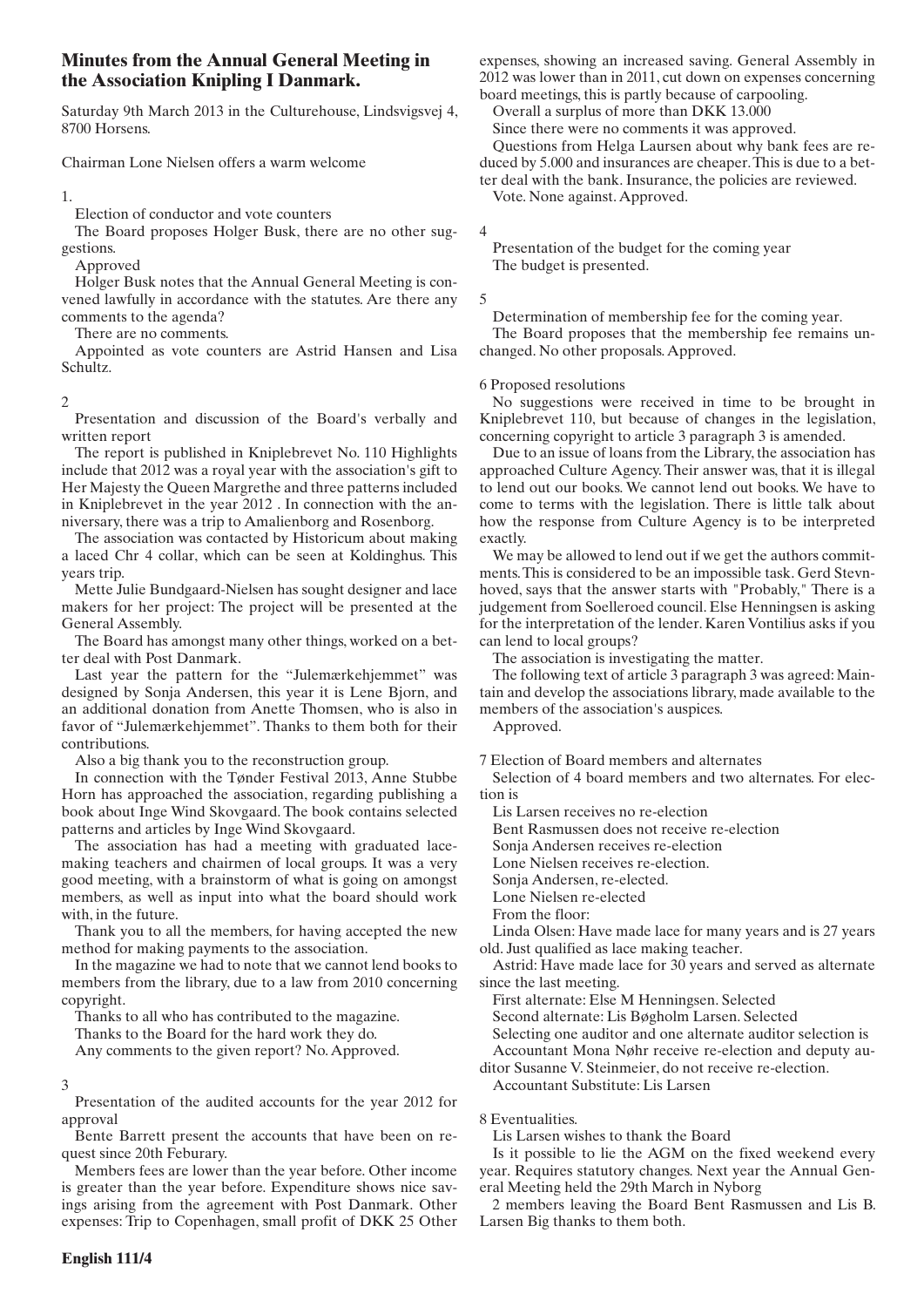Kniplecafeen stops, also a big thank you to Arne. If anyone would like to take over, the post is available.

Holger wishes to thank, for good peace and order. After which we sang "Kniplepigens sang".

### **My life with church textiles**

My name is Inge Funch Kofod, and I am 74 years old. I was trained as a kindergarten teacher, and have worked as such for 38 years, the last 20 years as a class teacher.

I've always wanted to do creative things and together with a friend, I attended, in the winter of '69 / '70, a lace course. It was just for this one winter, as I in the spring of 1971 I traveled to Greenland, to work as a manager in a kindergarten in Frederikshåb. In my luggage I had a pricking and thread for a bridal crown. It was used in June 1973, when I was back home again, from two wonderful years in Greenland.

I have attended courses several winters in Gladsaxe, and have laced many different things, for example handkerchiefs, tablecloths, "life trees" Christmas hearts etc.

I began to lace church textiles in 1995. I laced a napkin for the chalice in Emdrup Church. The church had two drawings for an altar cloth lying, which the artist Inge Toft had made in connection with the church's restoration. I was asked, if it was something I wanted to do. The drawing was 7 cm wide, but when it was translated into a pricking, it was 22 cm. I'd very much like to do this, so in the autumn of 1997 I wound thread on 74 pairs (148 sticks) with linen thread 40/3 and 4 pairs with gimp thread 18/3. The result was 125 fish in two different patterns, one in linen stitch and the "scaly" in half-stitch. The fish are laced in threes, with 3 in each pattern, and I have made them such, to maintain the trinity symbolism. The finished lace measured 550 cm x 22 cm, and was laid on the altar on the Thursday before Good Friday 2001. (The altar-cloth can be seen in Kniplebrevet No. 68)

Later I was asked if I could repair the green chasuble, which had been sent to dry cleaning, and the gold was missing in some places. I did not know the technique of how it was made, but said outspoken that I could make a new one!

It was determined in 2003 that I was allowed to go ahead. I contacted the weaver Karen Dam in Pedersker on Bornholm. She wove the finest fabric in wool and silk. I had a free hand regarding the design, so I laced a crown of thorns in gold and silver on the chest and a grain of corn on the back. The idea for the decoration on the back, I got from a church in Torgau in Germany and the Bible word of John chapter 12, verse 24: "a corn of wheat do not fall into the ground and dies, it remains only one grain, but if it dies, it bears many fold. "The green chasuble used in Trinity time, which is the church's crop cycle. Therefore I choose grains and corn for the decoration. The chasuble was taken into use 6th June 2004.

Shortly after, I was approached by the priest in Herlev Church, if I would like to make a white chasuble for them. I would very much like to, and soon the weaver Karen Dam was contacted. Again she wove in wool and silk. The pattern of the damask weaving is the stars, as she saw in the murals on the ceiling of the church. The white chasuble is also called the party chasuble as it is used for special celebrations in the church. I therefore chose the back to be decorated with the name of God written in Hebrew letters, surrounded by a halo of gold and silver with small spikes in yellow, orange and red. The colored spikes are laced with cotton 34/2. For the chest I laced a large gold cross. The chasuble was taken into use the 1st Sunday of Advent 2005.

The following year, I made a white shawl, where I drew and laced some flames in red and orange, again with cotton 34/2 as a thread.

Spring of 2009 I began to lace a purple Hess chasuble, which Emdrup Church had ordered. On the chest is the same crown of thorns, as on the green chasuble. As the purple chasuble is belonging to the fasting season, I chose to decorate the back with a very simple cross, which my son Peter had photographed in Coventry in England. Coventry was bombed during the Second World War and the cathedral burned to the ground. In the ruins was found a cross of nails from the cathedral rafters. I customized the photograph in size, covered it with film and laced directly on it. The chasuble was taken into use the 1st Sunday of Advent 2009.

In 2012, Emdrup church asked me to make a white chasuble. For the decoration of the back, I drew a 70 cm long branch with two grape clusters and green leaves on. The branch is laced with silver, gold, bronze and 5 yellow and brown colors in cotton 34/2. I chose to decorate the chest with the same crown of thorns, as the green and purple. It was taken into use the 1st Sunday of Advent 2012.

All the chasubles I have sewn, I have fitted with lining. There is no place to attach the many threads of lace, so I pull the threads through to the back, knot them and cut them down to approx. 2 cm. Then I iron it with Vlieseline, to secure it.

My next project is to make the white shawl to Emdrup church. In addition, I make laced grape clusters and leaves, so it harmonizes with the chasuble. I expect that it will be finished in December 2013.

From 31st March to 23rd May 2012 I had the great pleasure to have my chasubles and the shawls on display at Grønbechs Farm in Hasle, Bornholm. The occasion for the exhibition was weaver Karen Dam's 25th anniversary as a church textile weaver. It was a very good exhibition with 17 very different chasubles.

#### **Christian Symbols**

In the Christian church you have several symbols including Jesus, the christening, communion, Christians etc.

The word symbol, which in Greek is called symbolon, derived from the Greek verb symallein, which stands for joining or fit together. When two people in the ancient Greece had reached an agreement, they could confirm it by breaking a small thing into two parts. Each person retained their part and later, by joining these two parts, they could identify themselves. These two fragments Symbola, eventually got legal validity as a form of identification. In the religious symbolism are the temporal and the eternal joined.

In the middle Ages, where it often only was the church and the king's people who could read and write, there were taken advantage of the "poor man's Bible." Here was the Christian salvation story made of images. This type of pictorial representations from the Bible, we know in Denmark from our murals.

An example of a symbol is FISH: The initials of Jesus Christ Son of God Savior in Greek together form the Greek word for fish: IXTHYS. In the early Church period, there were many persecutions. Therefore, it was dangerous to express that they were a Christian. They used fish sign to see, if the one you spoke to, also was a Christian.

Other well-known Christian symbols is the cross, heart, anchor amongst many others.

#### **A little lace story**

Lace is the term for a decorative fabric with patterns, made of linen, cotton or silk, when you look it up in a craft encyclopedia.

It's been a very long development ahead of what we today call lace. According to some researchers, the Egyptian Copts used openwork fabrics for example in hats. We do not know exactly how these hats were made. In Copt graves there has been found spools with thread, which presumably were used for the production of some kind of primitive lace. Another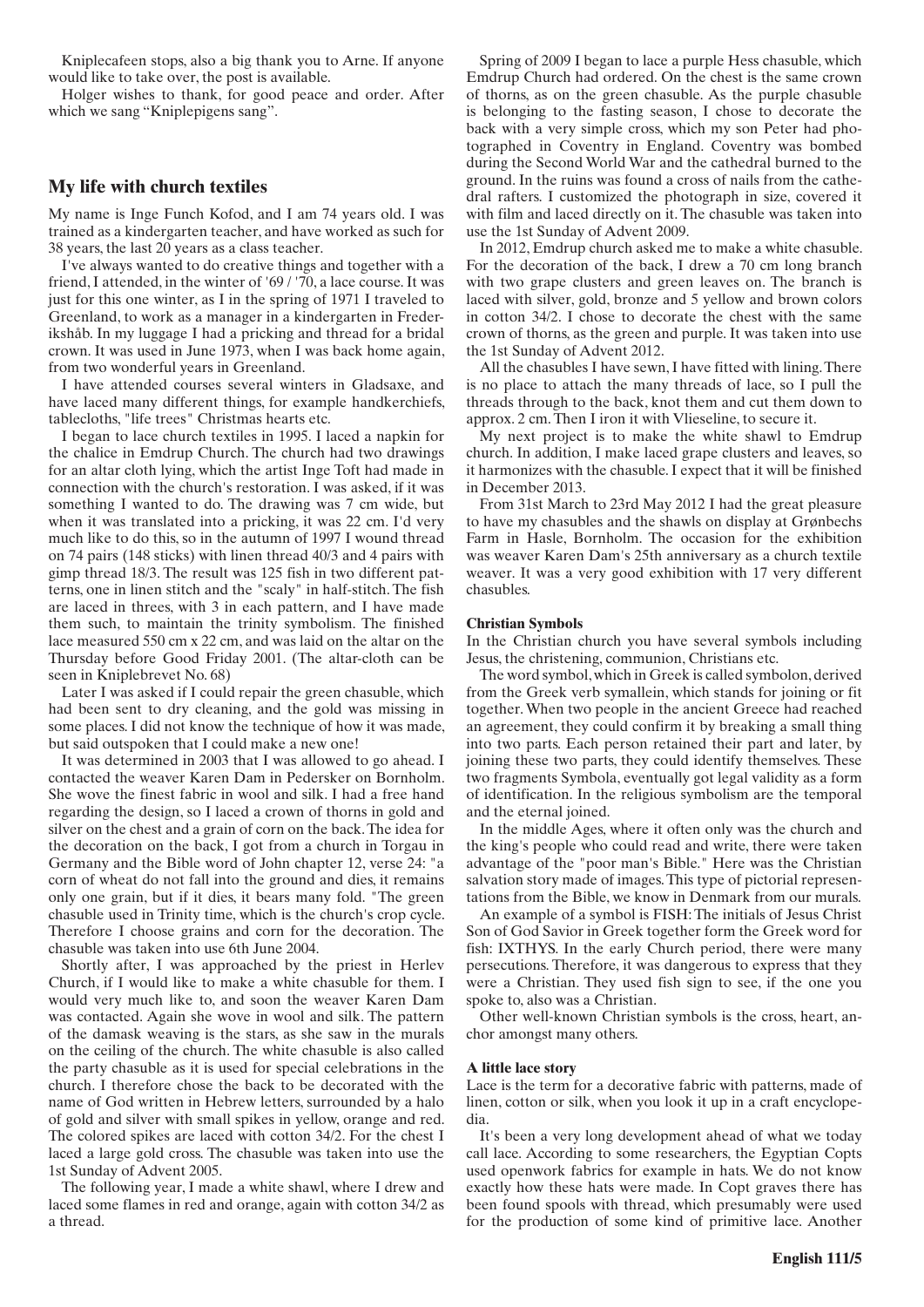starting point for lace can be found in the trend braids, which were made to complete a woven work.

Lace is known from many countries including Belgium, Holland and Italy, where the most famous lace cities are: Brussels, Antwerp, Bruges, and Milan. Brussels has been the leader with lace since the 1500s. At home, Tønder known for its lace.

Until the 1800s lace was very costly, not only because of the complicated manufacturing process of the cobweb thin linen thread, but also because of transport costs and often considerable duties.

No person with self-respect would forgo wearing this status symbol. Lace adorned both underwear and outer clothing and perhaps especially the accessories. The very rich also used lace on furnishing, and the church used them in church textiles.

Gradually lace found its way into the lower classes suit, where they have helped to provide the peasants regional costumes unique identity, which is known from folk dance costumes.

The lace industry really got going in the south of Jutland from the 1600s. The lace production was put in the system of lace dealers, tradesmen and lace makers. The lace dealers were men who got thread and patterns. Each lace dealer often had more than 1.000 women employed. Each woman was given pattern and thread and sat at home, with her own lace pillow with her own bobbins and processed lace, which they handed over to "their" dealer measured in cubits. They were paid according to how many cubits, one handed over. As long as a woman, who makes lace was employed by a particular lace dealer, she was not allowed to work for others and not duplicate patterns for resale. It was quite clear, that women could not afford to sacrifice the necessary time needed, to learn a new pattern. This meant that a woman laced the same pattern throughout her life. It gave routine and speed, resulting in the best possible salary.

In 1717 there were in the town of Tonder seven lace dealers, and it is known, that in the year 1805 there were 12,000 girls in Gauteng engaged in lace. It was often poor smallholders' daughters that began in the profession as a 6 year old, and many laced their entire life.

Christian V refers to lace in his diaries from 1619-20, and our queen got for her 18th birthday 6 lunch napkins with lace named Margrethe on. There was also lace, produced in Møgeltønder, on Prince Nicolai's christening robe.

## **Good cooperation.**

#### By Lone Nielsen

In connection with the christening of the royal twins, Prince Vincent and Princess Josephine back in 2011, HM Queen Margrethe found a christening robe in the hidings after her mother, Queen Ingrid. This dress was repaired and Josephine wore it at her christening. In connection with the discovery of this christening robe, it was in the media reported that Queen Margrethe had a private collection of lace. This aroused my interest and I approached in this respect, textile conservator Katia Johansen at Rosenborg Castle to inquire, whether this collection of lace were registered and described. Unfortunately it was not. Katia explained that there was another collection of lace, which long ago had started a process of registration, but unfortunately was not completed. It was about Prince Flemming's lace. Now the situation was desperate, for who was Prince Flemming? By reading up on the history, I learned that Prince Flemming was born in Stockholm and was the son of Prince Axel of Denmark (grandson of Prince Valdemar and great-grandson of King Christian IX) and Princess Margaretha of Sweden. When Prince Flemming later civilly

Count Flemming died in 2002 and Countess Ruth in 2010.

Instead of working on the track with Queen Margrethe's private collection of lace, I took up the thread concerning Prince Flemming's lace. I found out that Karen Trend Nissen had assisted in the registration of the collection in the late 1980s. I contacted Karen Trend and was allowed to see the registrant, and it was definitely exciting. Now what? Both Count Flemming and Countess Ruth were dead, but there were four children. I searched further and found an address of Count Axel. In September 2011 I wrote him a letter and explained the reason for my request, that our focus were Queen Margrethe's 40th royal jubilee and our gift to her. Furthermore, I mentioned that the focus of our magazine, Kniplebrevet, in 2012 was royal lace. As the registrant never has been published, I took the liberty to ask if it was possible to get permission to bring excerpts from it and bring selected pictures of the lace. The letter unfortunately came back unopened with addressee unknown. In my continued search, I managed to get in touch with Count Axel's wife, Countess Jutta of Rosenborg.

I wrote an email to the Countess and presented my interest in Count Flemming's collection of lace and a query, of whether it was possible to see some of them, and write about them. Countess Jutta was very positive set and sent my mail on to Count Axel. Later I received a very positive email from him. He wrote, that he owned the collection, which comes from his paternal grandmother, Princess Margaretha, and the collection consists primarily of Belgian lace. Count Axel also wrote, that we were very welcome to borrow an assembly it, eg in connection with an exhibition. But did we dare? What if something happened to the collection while it was in our care? I therefore approached the director of Tønder Museum Iben Eslykke, and they would love to put up an exhebition. I wrote again to Count Axel, and explained that the Museum of Southern Jutland in Tønder, were interested in making an exhibition of his lace, did the offer still stand? Fortunately it did. Furthermore it would be fantastic, if the exhibition was an opportunity for the lace festival in 2013. I got Count Axel's permission to put him and Iben Eslykke in contact with each other. As a result of these efforts, it is a pleasure to announce the exhibition in Drøhses House, during the period 23 March to 30 December 2013. The exhibition is titled: Lions, crowns and monograms. Read more about the exhibition elsewhere in Kniplebrevet.

#### **Lions, crowns and monograms**

Saturday 23rd March, the association Lace in Denmark invited to the opening of the exhibition "lions, crowns and monograms" in Drøhses House, Tønder.

The exhibition was opened by the curator Lisbet Hartz. After we were welcomed, we sang a little song, by the Danish songwriter Kim Larsen: "Det er I dag et vejr". The song was like a tribute to the exhibition. In the song, we sing about flowers and sunshine, and it is exactly what the show is all about. On display are the finest laces, filled with floral motifs, mainly French/Flemish lace. In her speech Lisbet Hartz explained, how difficult it had been to pick out the lace on display, there are in the collection, so many beautiful and large pieces of lace. Selected for the exhibition is the finest sewn and handmade lace, but there are also exhibited machine-made lace. Even the Royals have been fascinated by what both people and machines were able to produce. Some of the lace is available in several meters. There are lengths up to 7, 8 and 12 meters of the same lace.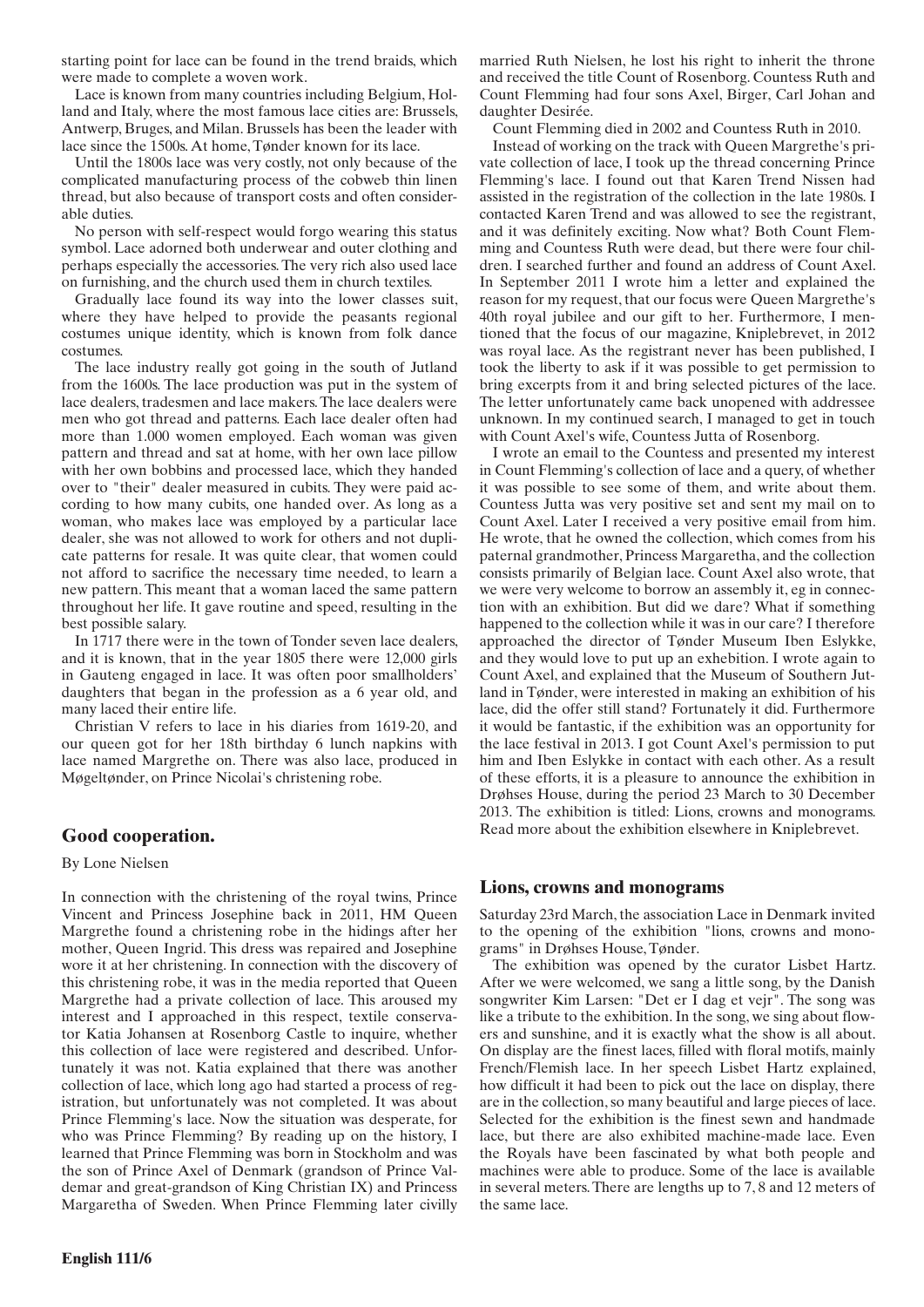On display are the most impressive stoles, see figure 1, many handkerchiefs, collar bards, head pieces and especially a black tablecloth laced in Chantilly, it measures 2.2 x 2 meters. A fantastic piece of lace, see image 2. Image 3 and 4 shows sections of the fabric close to. There are also some more exotic pieces, see image 5, which shows a Chantilly lace with palm trees. One of the more interesting pieces is a handkerchief, which is decorated with the portrait of Queen Lovisa and Frederik VIII, see image 6. The monograms on the handkerchief is F, for Frederik and S Lovisa. It makes you wonder why S instead of L. The explanation is that S stands for saschan, which means princess. At one of the lace pieces, there is still a price tag on. There is made 4.5 cubits, 1 cubit =  $0.6277$  meter, at a cost of 30.00 DKK see image 7.

The exhibition is well worth a visit and can be seen until 30th December. During the same period, Drøhses House has the following exhibits, which also addresses lace. The exhibition "From grandeur to decay", is an exhibition about the lace industry in the southern Jutland from the 1600s to the 1800s. The exhibition "Table – set" is an exhibition of laced table textiles, where a tablecloth, with matching napkins, is laced by Barbara Thuesen. The Tønder lace is with the pattern "Hjersted"

### **111 a - The Node**

Idea, design and creation: Inga and Jens Nielsen, Juelsminde Material: 5 pairs of bobbins one thread off DMC embroidery yarn

Start at the head with 3 pairs and put on the last 2 pairs in the middle off the lace. At both sides there are foot side and linen stitch in the middle. There the same pinning are used twice, se diagram how to do.

Finishing: the two pairs in the middle are removed before the tip. With the last 3 pairs make a braid and sew with buttonhole stitch

It is only the G-key there is in bobbin, mounted on a piece of cloth. Then sew the node strings. The work is used as a cover for a songbook, but can also be used for other purposes

### **111 b - Voer flower**

Idea, design and creation: Karin Overgaard, Voer

Materials: 12 pairs of linen thread 50/2 for the small prickling and linen thread 16/2 for the big prickling.

Start oblique at the prickling or there you find it best for you.

Use the shown thread or crotch together and sew the ending.

Ending: with auxiliary thread or crotch and sew the thread into the bobbin. Starch before removal the lace from the pil- $\log$ 

## **111 c - Owl from Voer**

Idea, design and creation: Karin Overgaard, Voer

Materiel: 4 pairs white Bockens linen thread 50/2, 1 pair of gold thread, 7 beads and 2 rice beads.

Start: with the gold pair at the outer side and 3 pairs of white linen at the inner side and 1 white pairs as worker. See diagram how to do. The gold thread has to be at the outer side all through the lace. The last 4 pairs are used in the middle of the owl. Put on the beads there the black lines meet, se diagram. The read circles indicate there too place the beads.

Ending: crotch together and end with reef knots or Belgium knots

#### **Flemish lace with 3 pairs, Karen Vontillius**

Flemish lace is from Gorizia in northeastern Italy, very close to the border to Slovenia. This city is one of the finest and most important schools for lace making, and here is a century-old tradition of lace making.

It is believed that the term Flemish lace arise because it was the Venetian Ursuline sisters (nuns coming from Liege in Flanders) who introduced lace-making in the area of Gorizia. The development of the Flemish patterns to tape lace is a later influence from Northern Italy.

Normally, 80/2 cotton thread is used, but also linen 120/3 and 120/2 seen used but rarely

A Flemish 3 pairs lace should always been made in white thread.

Gianfranca Tolloi has published a small booklet about lace with 3 pairs

Tombolo e Fuselli, Fiandra a tre paia www.tombolodisegni. it

Pesci60@tombolodisegni.it

## **111 d - Heart in Flemish 3 pairs lace**

Idea, design and creation: Karen Vontillius, Odense

Material: 3 pairs of cotton or linen thread. Few needles, because the picot keeps the lace in place together with crotch between the lines. There is only used linen stitch.

Se diagrams who to do the lace making.

### **1011 e - Eater egg with Flemish 3 pairs technique**

Idea, design and creation: Sonja Andersen, Ikast Material: 3 pairs K80 or linen thread 60/ or 80/2 Start: se diagram. See the diagram how to make the 3 pairs lace.

### **111 f - Tônder lace nr. 014**

Redesign: Sally Barry, USA.

The lace is from Tônder Museum

Materials: 20 pairs Egyptian cotton 140/2 and one extra pair in the corner, And one mixed pairs at the edge and 140/2 and 35/2 at the inner foot side. It is the blue line at the diagram. As gimp use 1 pairs 35/2 linen thread.

Start the lace as near the gimp as possible, too make the best ending.

#### **How to end a Tönder Lace,**

technique by Kathrine Thuesen:

Start: Start the lace diagonal in the point ground (fig1) or start the lace near a gimp (fig 2)

Ending in point ground: Fig 3, Put pin in the setup line. Put the pairs in point ground near the pins. Take one bobbin from the left and place the pairs as a gimp. Make a reef knot around the pin. Cut of the bobbin and left a 10 cm long thread at the lace. Take of the lace from the pillow.

#### Seam.

Lace is assembled; one bobbin is used as a gimp and is placed on top setup line. With thin cotton thread sewn buttonhole stitches around both rows of threads. Se fig 4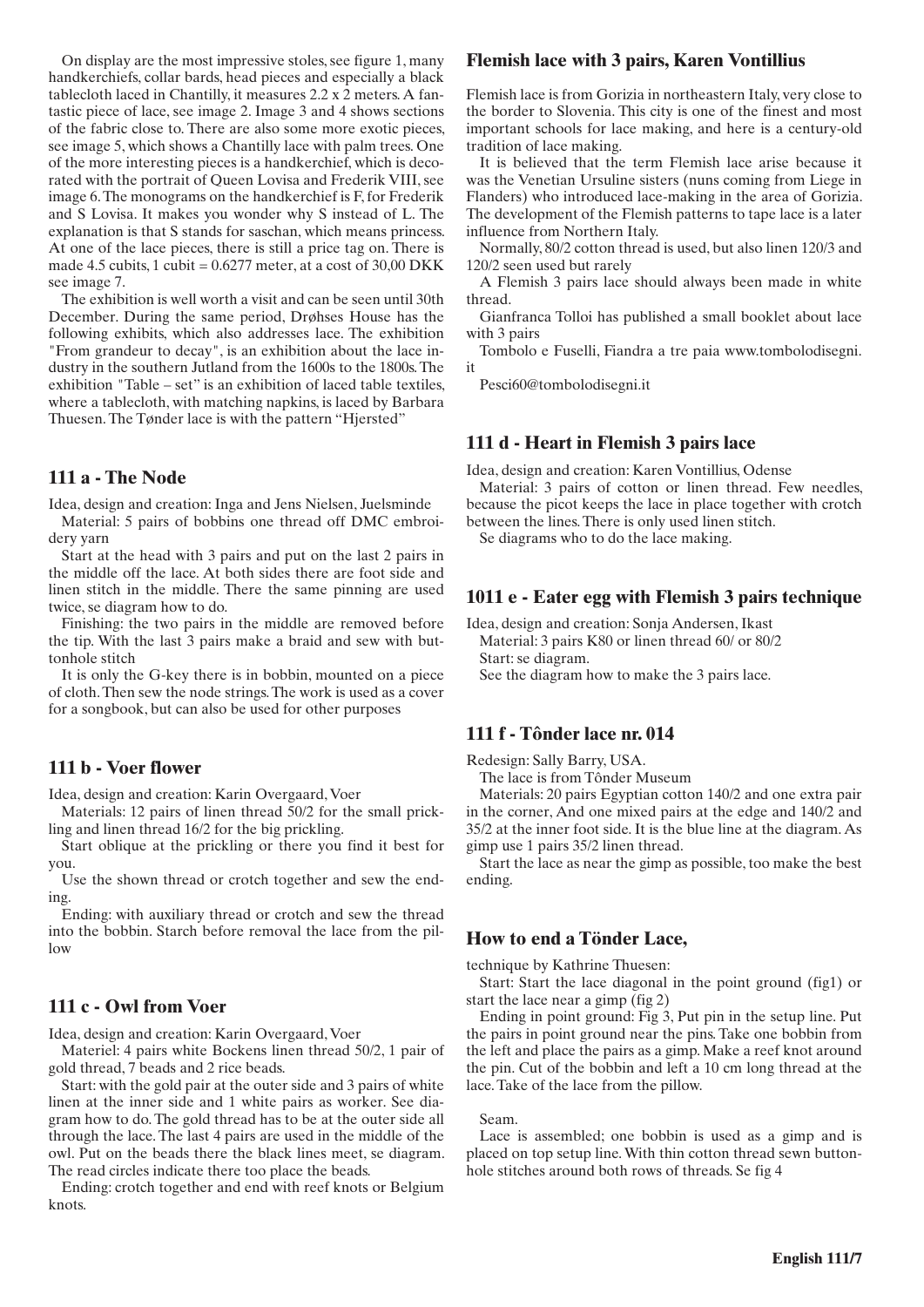# **111 g - Triangle - emblem**

Idea, design and creation: Lone Nielsen, Stubbekøbing

Materials: 18 pairs 40/2 linen thread and one pair of small bobbins

Start at the top of the triangle with 2 pairs and put on the rest, se diagram.

Ending with reef knots, Starch the lace before removing it from the pillow.

## **111 h - Flacon**

Idea, design and creation: Bente Hansen, Horbelev

Materials: 20 pairs Bockens linen thread 35/2

Start the lace in the corner and move to the middle.

Use the shown twists throughout the lace, see diagram. Ending with auxiliary thread.

The lace is very open, but you can use 28/2 or 35/2 to make it more closed

## **111 i - Bracelets**

Idea, design and creation: Lene Holm Hansen, Tônder

Materials: 4 pairs at 80 cm for a growing op size and a little les for at child. And a small bobbin

A! Linen thread 16/2

A": cotton from Ravtedhus 1mm

A3: waxed cotton from Panduro Hobby

A4: waxed cotton from Ravstedhus 1 mm

Start with 2 pairs with at loop around the bobbin, se diagram how to do

Ending: end with linen stitch and use the hole to put in the bobbin for closing the bracelets.

# **Leisure and Cultural Days in Lolland.**

By Anette Thomsen

Købelev is a small village with its own cultural center. Saturday 2nd March they invited to a leisure and cultural day.

Many organizations use the center, including the local historical archives, furniture posting, cycling, billiard club and last but not least our lace group. The center also houses an exercise room. The organizers had invited The Garden Association, a Forrest kindergarten, Købelev parish council, sports clubs and the pensioners club. The local grocery store had a stall, where you could taste special beers. There scene was set for an exciting afternoon.

We are 13 lace makers, taught by our lovely and always happy Karen Høj. We meet every Wednesday afternoon, and work concentrated for a few hours, after which we have coffee and cake, whilst we talk and laugh. Then we work a little more with our lace.

At the culture day, about half our lace group turned up to show what we are making. Beforehand we had collected some of the things we've created - which had not already been given away. It was a great show. Even we were surprised, at how diligent we have been. A lot of visitors came to watch us make lace. Karen had also brought a lace pillow, for you to try. There was a great interest in our exhibition and a few dared to try it out. It was a good day.

## **Altar cloth for "Støberigården" by Lilian Holm, Mors**

Elsa Bøgedal from Nykøbing Mors has laced an altar cloth for "Støberigården", where there is a worship service every 2 weeks.

Elsa has laced for 12-13 years, and is very clever and helpful when the rest of us have been struggling.

For this beautiful altar cloth, she has spent 200 to 300 hours, or approximately six months. The pattern is from the Finnish lacemaker Eeva-Liisa Kortelahti.

"Støberigården" is a care home, where you amongst other things, meets around handicraft, such as knitting, patchwork, lace, etc. There is always cozy atmosphere, fun and chat about everything.

Grethe Larsen is the head of the therapy. She has many good and interesting ideas. She often said how wonderful it could be with a laced altar cloth. Soon Elsa volunteered for the job, and now it is finished, and has been taken into use, and it is very beautiful. "Svane broderi" has embroidered Elsa Bøgedals name on the tablecloth.

# **The shoe from The Slagelse Lace Fair 2012.**

Ina Jensen had never before participated in Slagelse fair's exhibition task, but when she, for the 25th year jubilee had made dolls from A - Z, she saw this task, as a shoe for a doll.

Ina drew the task twice and put sewed them together, heel and front. Opened them and drew the sole. Then she split the 2 sides, laced a ground, of which she cannot remember the name of. She had filling threads at the edges, and those she gathered as part of the pattern on the shoe's outer surface. When she had laced the shoe sides, Ina thought that the pattern was too open and therefore sewed beads on, which leaved a good result.

The shoes bottom/soles were made from a laced inner sole, but it lacked stiffness to keep the high heel. Ina clipped a sole of the metal around tea lights, and used it in between the inner sole and the laced bottom. The heel is made of beads.

To make the work complete, a small nice shoebox was made.

I was lucky to see some of her dolls with clothes and misc. accessories. I definitely believe that one day, a doll will be made, that fits the shoe.

It is not the last time Ina will be participating in the task to the Slagelse lace fair, and I'm already looking forward to see what she'll be making next. I was told a little about her thoughts to the task in 2013 Rejoice.

Ruth and I have for, many years, participated in an activity in Stenmagle Village Hall.

There are about 12-14 stands, with different hobbies.

We exhibited a variety of our laced items.

We sit and work, whilst exchanging ideas and experiences with all the happy people.

Some ask, whether there are lessons in lace in the area, in order to get started making lace.

Sincerely,

Ruth and Bente

The work in the middle is "Store Anke" double which is 2 meters long. The lace around the tablecloth is "Lille Anke" which is 6.40 meters long. It took 3 years to make, but at the same time, I was working on other laces as well.

I used it for the first time for my 75th birthday, and is now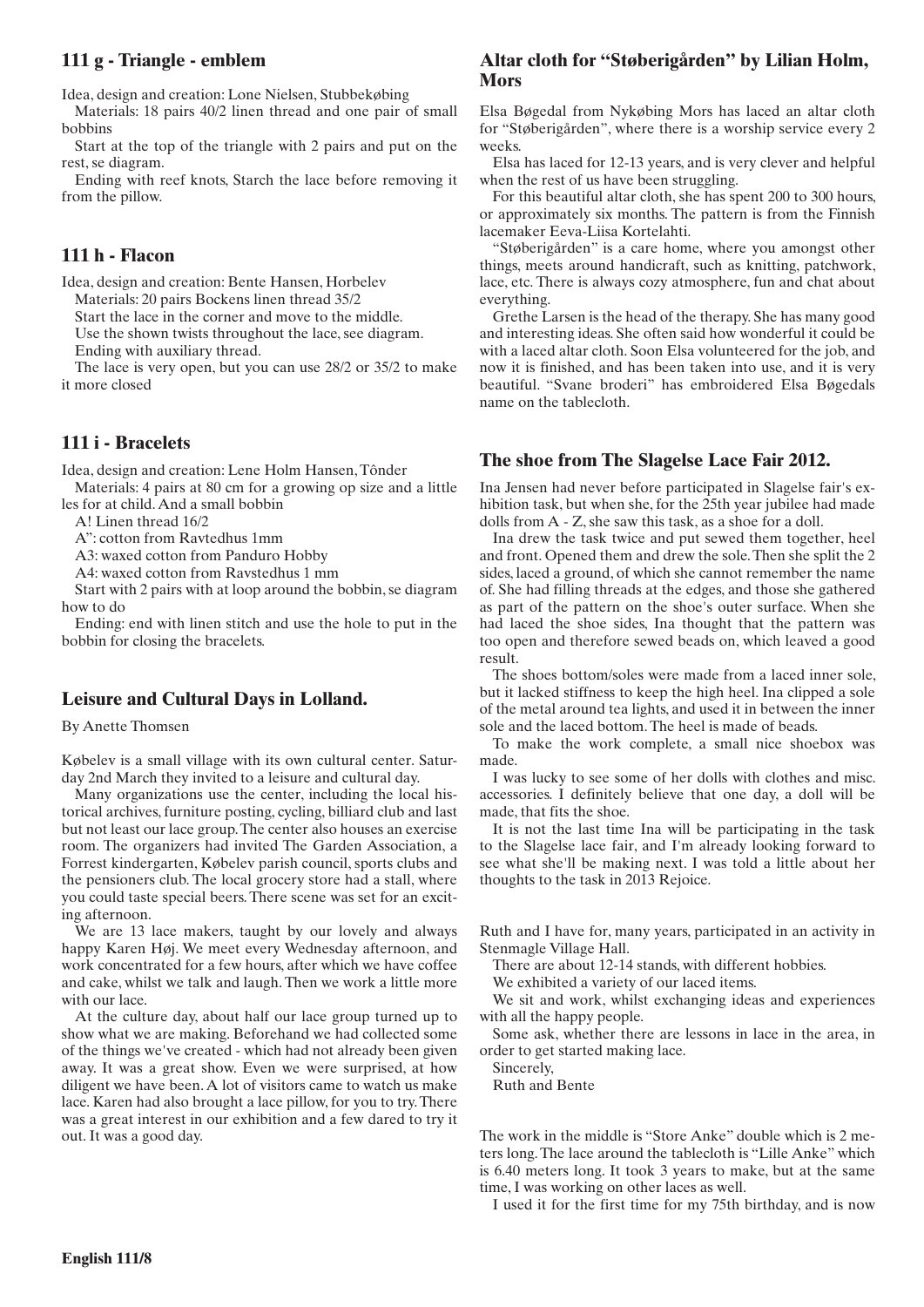in use for all my birthdays, and there has been a few, I am 88 next time.

I have also made 3 meters of "Lone" for a christening robe for my great-granddaughter. The great-grandmother on her father's side made it. Unfortunately I have no photos I have also made some "Tønder" lace for handkerchiefs, but they are all given away.

Sincerely Maja Michalesen

## **Karin Overgård Owls laced in reeds**

I've made lace with reeds for 7-8 years. Once absorbed, it is a very soft material to work with. I even make my own pricking's for them. You can lace many other things of reeds. On the "Coastal and fjord center" at Voer, where I live, there is a reeds day once a month. Before I use the reeds, they soak for 2 days, for this I use rainwater, as it is soft water. First I take a piece of plastic, on this I lay an old duvet cover. The duvet cover I wet with the rain water, and then I put the reeds on the wet covers, watering again and wrap the duvet covers and plastic around the reeds. The reeds lie for two days, before I can make lace with them.

The picture shows the ratio between an owl laced in reeds and an owl laced in 50/2

#### **My first workshop at an annual general meeting by Linda Olsen**

We met at 9.00 a.m. in Horsens Culture house.

I had signed up for the workshop with Chantilly for beginners by Marianne Nielsen.

Marianne started to tell briefly about what kind of lace Chantilly is.

Chantilly is a lace of silk in black and consists of a tulle ground. The lace has it origin from Spain and the southern Belgium. Chantilly lace was used for weddings and large posh events. It is a privileged lace.

It differs from a Tonder lace by adding some pairs with gimp thread and removed when needed.

We were 8 at the workshop. We started doing exercise 1, after Marianne had finished her instruction. There was little difficulty in getting started and get going, but once the beginning had passed and you got the hang of it, it went really well. It was soon 12:00 a.m. where we had to stop, but we all know, that time passes quickly when making lace. It was really interesting to get acquainted with Chantilly.

## **German lace congress in Schönsee.**

By Sonja Andersen

I've been looking enormously forward to the German lace congress. This year the topic was "Moderne gründe" (Modern grounds), which I also have great interest in. I have heard that they work quite differently with their lace, to what we do in Denmark.

I started from home a few hours before Marianne Nielsen and arrived at 18:00 after 12 hours of traveling. We spent the night in Oberviechtach, with an extremely friendly "Hausfrau" and her husband. They were very fascinated by two Danish women, attending the German lace congress. Can it really draw people? -Yes, it can. They were so kind and cut everything out of the German newspapers, which referred to the German lace congress and exhibitions, in the various villages around Schönsee, for us to take home to our association's scrapbooks.

Thursday evening we planned, which exhibitions and lectures we would like to attend on the Friday.

We got our entrance tickets handed out at a school, located on a hill "mountain". It was also here, the lace exhibition for the traders were, as well as the exhibition from Le Puy in France. There were both black and white laces. Many of these laces told a story, as you might recognize from our childhood fairytales.

At the school there were also working stands with children and adult lace makers, who had an exhibition of their various works. It is traditionally Torchon and freehand lace in pennants with beads, buttons etc. The German lace association had urged their members to submit an anniversary heart, made in red thread with fixed targets. They received 144 very different hearts, not two were alike. The occasion was the association's 30th anniversary, and this is the 31st held congress.

At the school you could see the result of the collaboration between Germany, Belgium, Holland, Austria, Switzerland and Denmark. Marianne will describe this in detail at a later stage.

The main exhibition with the theme: "Modern grounds" was in the city Schönsee, at Centrum Bavaria Bohemia. Susanne and Marianne had told me, that it is best to see the exhibition, then attend the lecture on the topic, and then see the exhibition again. I must agree. It gives you a completely different understanding of how they have reached their final result, what succeeded and what did not work out so well. It may be, there were used a thicker thread or moved needles on the ground from a given ground and work drawing, and then they have worked on from there. And not forgetting what colors can do for a lace expression. It shows a very great diversity in the German lace culture. My impression is that the German lace makers and designers are not so tied to their work drawings and pricking's as we are. It may well be, that they have a work drawing to start with, but the German designers go a step further, in the search of new knowledge about how the thread and various thread sizes forms at the ground of new designs. It is quite artistic to look at, round, triangular, square and bands with different modern grounds, laced as expressions, both traditionally and untraditionally.

I think and hope we can develop our way of thinking designs and lace further in Denmark. My interest in contemporary grounds, have certainly been sharpened by watching this show. And I've got a lot of inspiration as to how it can be used for lace and art.

The next exhibition in Centrum Bavaria Bohemia was the German lace Congress competition in black lace. It was very inspiring to see, what can be done with thread, beads and different yarns, thick or thin. Both in 3D, as collars and for hanging. See which lace won the competition and the audience favorite in the next issue of Kniplebrevet. There were submitted approximately 40 different works of art, for the competition.

Almost filled with impressions from Friday's exhibitions, we agreed to eat dinner, before we drove back to Oberviechtach to process the day's impressions and plan which exhibitions and lectures to attend Saturday.

Saturday started with an exhibition in Oberviechtach, we thought it was the local lace group who had made the variety of lace, but we found out it was one lady, who had produced it all. Then we went back to Schönsee. At the fire station, there was an exhibition about Johanna Harre, a woman who makes lace ahead of her contemporaries. You're will be reading more about her later. Again there were different lectures at Centrum Bavaria Bohemia. The day ended with a tour of the streets to see lace and a visit to the local Klöppelshop Köck. I have always wondered about this lace shop in a small village, but they also sold clothes, hardware etc. There was also an exhibition of church textiles. We also found time for a short visit to the exhibition and the entertainment on Saturday evening, with a brass band and speeches by the German lace congress.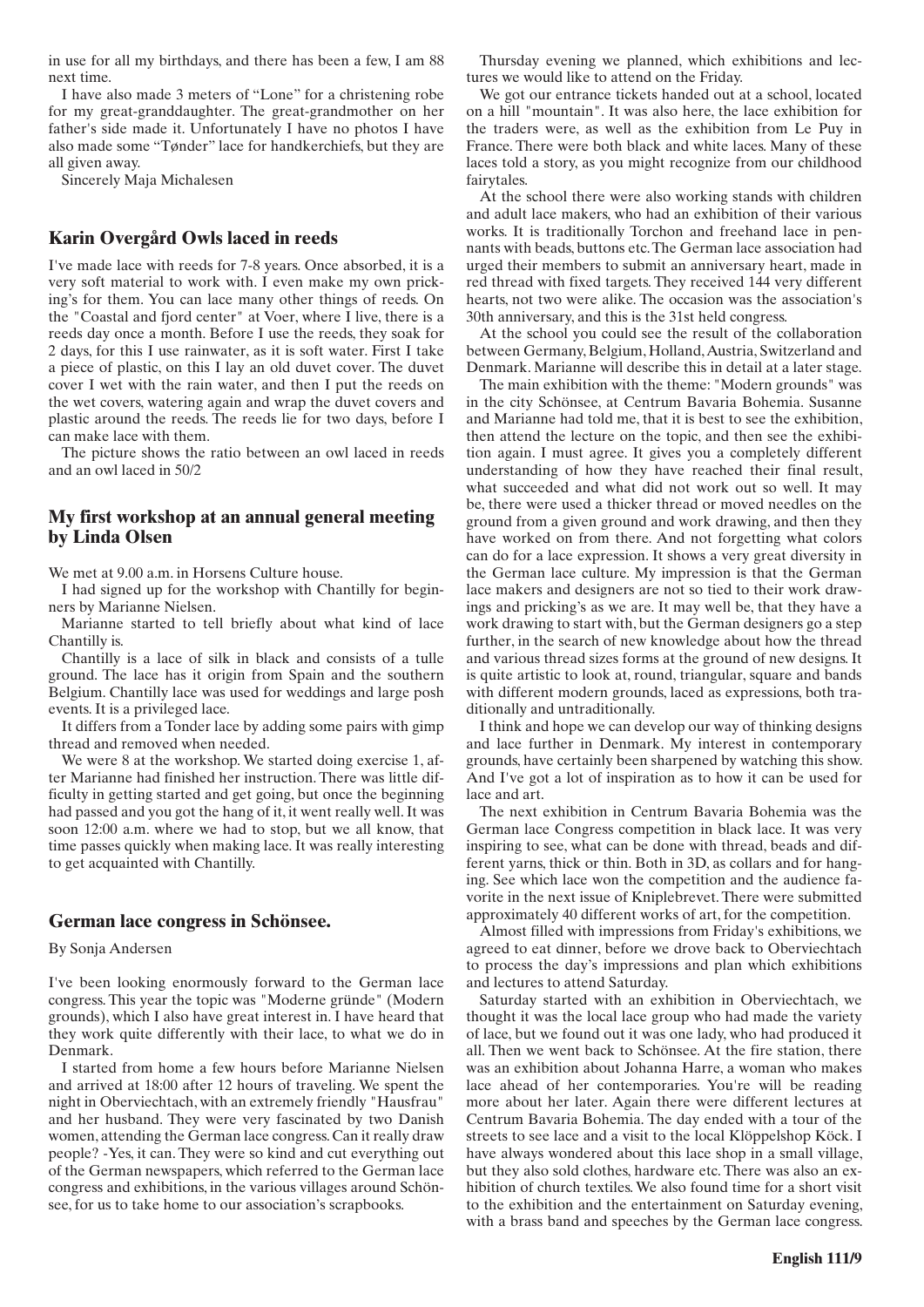Then we could not accommodate more impressions. It's been incredibly exciting to be involved in the German congress and now it is time to process the impressions. Sunday was the day of return.

## **Simplicity - a design project for Revitalization and reactualization of lace**

#### By Marianne Nielsen

Last year the designer Mette Julie Bundgaard-Nielsen invited lace makers to participate in the design project Simplicity. With the project Mette Julie wanted to create renewed attention on the use of lace - also in fashion design.

The project is rapidly coming to an end, the project's major culmination in the lace sense, is the exhibition of the many models at the festival in Tønder in June 2013.

In this and the next Kniplebrevet, the editorial board has decided to follow the project, and we are starting in this issue of Kniplebrevet, with a brief introduction to the idea behind the project, as it was presented at the annual meeting in Horsens by Mette Julie Bundgaard-Nielsen.

Mette Julie is a trained designer from the craft and design school in Kolding and currently has her own design company "Bundgaard-Nielsen". Here she works with her own collections, which are also for sale through shops in Copenhagen. The interest in needlework came from her grandmother, who always had some needlework going.

2 years ago she got the idea to pay more attention to the finer needlework crafts, and the choice fell on lace. From the outside Mette Julie sees lace as a craft, which in many ways is challenged, due to waiver of practitioners. It is an advanced technique that is difficult and time consuming to learn, the craft is in some ways outdated, and the craftsmanship is influenced by an aesthetic "standstill".

Therefore, Mette Julie considered what she could do to "save" the craft. At first she thought of how she could make lace interesting for a new generation, how the technique could be simplified, what could be found of updated applications and how lace could be modernized aesthetic, so the craft got a "new spirit".

With the above challenges and goals in mind, and with inspiration from John Maeda's book "The Laws of Simplicity", which sets out 10 laws of simplicity, Mette Julie decided to make the project Simplicity a reality. For as Mette Julie says: "as everything around us becomes more complex, we need something simple in our lives." Further, Mette Julie wanted in the project to work with the aesthetic, functional and modernist. This was achieved partly by design, such as providing a graphic expression of the individual models, but also because all work was carried out with the intention of sustainability and the use of sustainable and technological materials. Therefore in all models, there was used both traditional natural materials, such as linen, but also newer materials, for example produced from recycled bottles or residue from milk production.

The 10 models in Simplicity are Reduce, Organize, Time, Learn, Difference, Context, Emotion, Trust, Failure and The One.

To realize the projects lace part, Mette Julie allied with lace designer Karen Marie Iversen and 10 lace makers, whom Mette Julie came in contact with through an add in Kniplebrevet last spring. Mette Julie has worked with sketch drawings and overall design of the 10 models, Karen Marie Iversen design of lace, pricking and work drawings for some of the models. The 10 lace makers are now all in process or already finished making the laces.

The first creation Reduce, is already finished and was presen Annual General Meeting. The other models are fully or par-

tially made by the lace makers and Mette Julie. Some of the models will be on display at Odense City Hall 15th – 29th May 2013, and all models are on display at the lace festival in Tønder 7th – 9th June 2013.

At the Annual General Meeting, there were 4 lace makers, who had brought their wholly or partly finished works, which can be seen on the photos in this article. The individual models with descriptions of the design, method and the materials used, will be presented along with photos after the lace festival in Tønder. By describing the models, I also hope to be able, on the basis of a short interview with each of the lace makers and Karen Marie Iversen, to give Kniplebrevets readers insight into the lace makers experience and the experience of participating in the project.

And now back Reduce. The Reduce model, as mentioned previously is completed. It is made of modular design for a honeycomb. The materials used for the lace, is cotton in the form of regenerated jean thread along with a technological fiber in the form of an antibacterial thread. Finally, the finished composite lace is mounted on a shoulder of leather.

The lace pieces are all triangles that are stitched together by a modular system, so they give a 3-dimensional honeycomb structure. The finished mounted triangles can, due to the modular design philosophy, fold to a very small modular unit. Reduce, as can be seen on one of the photos in this article, also be exhibited at the lace festival in Tønder, and at the exhibition in the Biennale for Crafts and Design in 2013 in Rundetårn in Copenhagen from 29th June until 18th August 2013. The Biennale is a closed and censored exhibition where participants are invited, and at this year's exhibition Reduce is among the 6 selected designs that the censor panel has nominated to Biennial Award 2013. You can read more about the Biennale on the website http://www.biennalen2013.dk/

Publicity of the exhibition and the outcome of the competition for Biennaleprisenfor Reduce, the reactions from the exhibition at the lace festival in Tønder, pictures and more detailed descriptions of the individual models, lace makers and designers' experiences, will be continued in the coming numbers of Kniplebrevet.

We thank Mette Julie for coming to Horsens and inaugurated the members of the Association Lace in Denmark in the project, and we look forward to follow the project.

## **Modern grounds**

Published by: The German lace association. Editors: Yolanda Beeckman, Barbara Corbet, Sabine Pichl and Esther Wanzereid

ISBN: 978-3-934210-89-9 Price: € 47

Language: German

The book can be purchased from the German lace association on the following website: http://www.deutscher-kloeppelverband.de/index.php/component/jshopping/category/view/1

The book Modern grounds is 321 pages of stunning illustrations of what happens when lace makers let their imagination, pricking's and materials run wild, at more or less structured ways. The book is filled with inspiration and the opportunity to put together well-known and new variations of familiar grounds in every conceivable way.

For what are Modern grounds? Sabine Pichl asks in the foreword to the book. Yes, you might be tempted to say, that it is known grounds, just made on new pricking's which have shifted slightly on the dots, so there is either more or less - they are either closer or farther apart, or both. And that is more or less the answer. What are so amazing are all the exciting effects it provides, when you start working with it, in a very systematic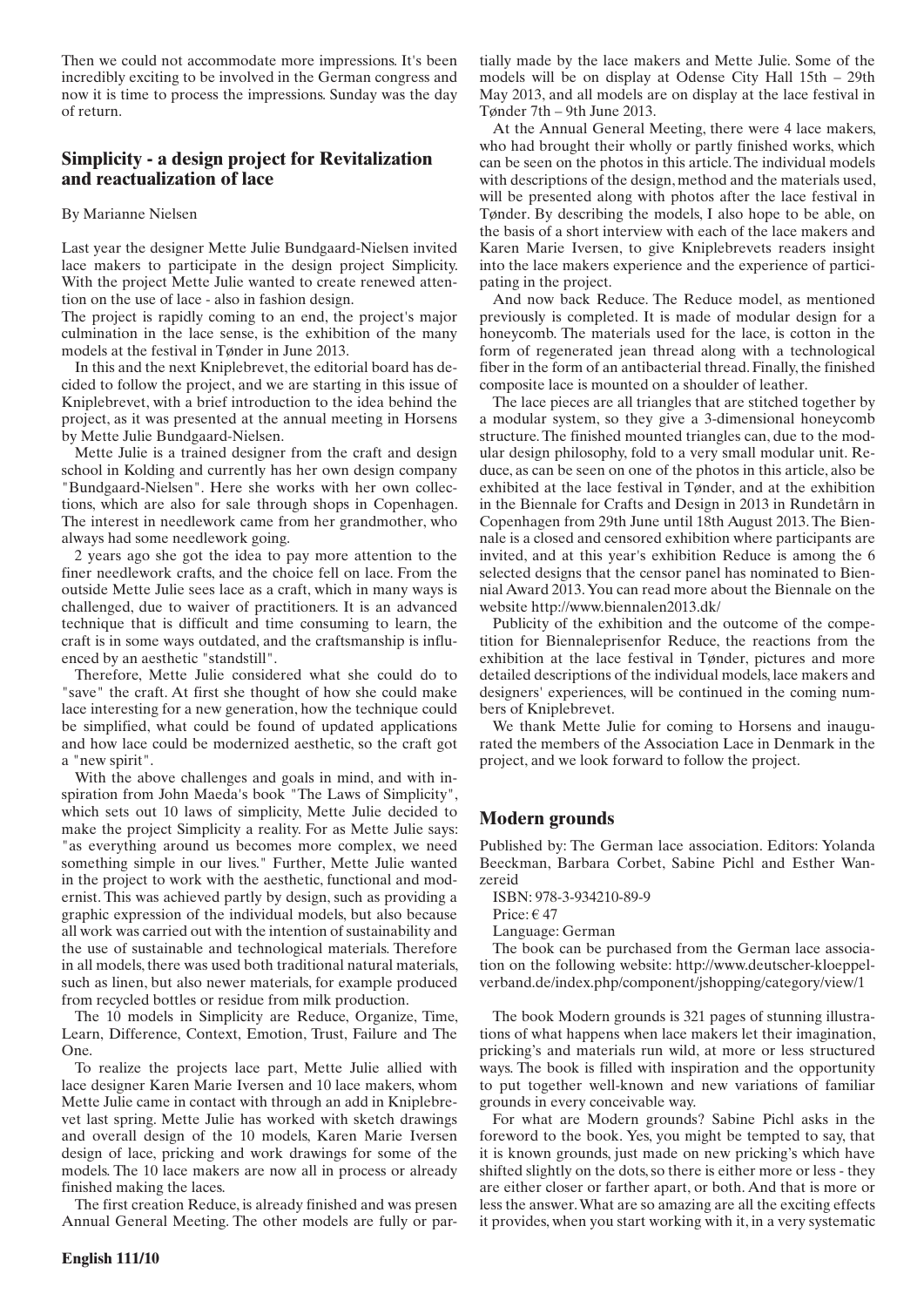way. This means that all the details are worked out and tested - some with more success than others. The book is published in connection with the German lace associations 31st Congress in 2013. In more than 26 chapters countless variations on different grounds - known as new – are reviewed. All of which have in common, that they prove to emerge as modern grounds, with a brand new and very unique expression. Examples include variations on the more basic wild ground, where half and cloth stitches used alternately and opposite when you lace the return. Basic variations on pagode grounds, the diagonal pearl grounds, the ladders, and how to get new forms of expression into a Milanese lace.

There is a chapter dealing with how to change the needle setting in a drawing for a pricking, another contains various techniques and yet another brings an overview of various products to starch lace and their use.

The last 100 pages of the book contain patterns that have various applications in which the various modern grounds are used. For all the patterns are work drawings - some in color, others are not. There are also several pricking's, both for some of the samples as well as to the patterns.

If you want to be inspired by new grounds and inspired in the use of them - or perhaps even want inspiration to embark on making your own variation of known grounds - Modern grounds is really a good investment. Even if you cannot read German, I think you can get a lot of inspiration and also easily find out how to work with the various examples, as the book is richly illustrated.

So grab the opportunity with this book to enter into a new and exciting modern lace world. Good luck with the book.

Marianne Nielsen

## **Congress Folder 2013 Schönsee**

Published by: The German lace association. Editors: Sabine Pichl and Sylvia Wilke

Price: 25 €

Language: German

The book can be purchased from the German lace association on the following website:

http://www.deutscher-kloeppelverband.de/index.php/ component/jshopping/category/view/6?Itemid=242

Congress folder from 31st German lace congress contains a total of 31 patterns. There is something for everyone, with or without colored drawings. It ranges from modern grounds of angels, stars and Christmas trees for mermaids, silhouettes and scarves. The variation in the techniques used, is at least as big, so whether you prefer classic torchon, ribbon lace or variations in this year's theme: Modern grounds, whether you are a beginner or a professional, has booklet has something to offer.

The variation shows clearly on the front page of the booklet, as seen in the picture or more clearly on the website.

So if you want to get a booklet with many hours of challenging and varied lace, the possibility is here. Good luck.

Marianne Nielsen

### **Jana's Christmas 2013**

By Jana Novak

ISBN 978-87-90277-22-2. Price 180,00 DKK

This, I have been looking forward to since I was in Zwischen den Meeren last October. There I saw Jana's beautiful birds. In this book, there are 12 new ideas for laced peacocks, angels and table decorations. It was a nostalgic look, back to my childhood Christmas, with the finest small glass birds on the Christmas tree. This time Jana has got her inspiration from her mother, who is full of ideas, when it comes to decorations. For

all the pricking's there are work drawings and specifications. The book contains, besides photos of lace, work drawings and pricking's, also a section with instruction in, how to read and understand the work drawing symbols. Personally I look forward to getting acquainted with Moravia Gimp wire - it leaves a good effect and gives lace a new dimension.

Jana also has a challenge for us, as there is a pricking for a table runner without motive. Here Jana urges us to combine shapes and techniques.

The book is already in my private collection, but it is tucked away, when my daughters visit me - this time I wish to be selfish - Jana's beautiful birds shall appear on my Christmas tree first.

For all the pricking's there are technique, drawings and descriptions. The book is in English, German, Danish and Czech

### **KNIPLEC@feen**

#### **New manager**

My name is Ulla Djurhuus and I am the new manager of Kniplecafeen.

I'm 70 + and have laced for approximately 30 years, but now not as frequent as in the past.

My interest in computers is reflected in my teaching of elderly people in the use of a computer, including how to use the exciting Internet.

I do not expect to be able to live up to Arne Jerx standard, but will try to make you, who perhaps is new to the computer and on the web, interested in a journey of discovery of the internet.

However, I do hope that experienced users, also will gain from my information.

#### **There is Lace festival in June.**

To read more about the festival, type www.kniplings-festival. dk in the address bar of your browser - it's at the top left corner of Internet Explorer.

Click on the address bar, the text gets blue and you can type on top of the blue text.

You can also write lace festival in the Google search box, and then appears Tønder kniplings-festival as the first proposal from Google.

Tab Festival 2013 you can find program, courses and registration form.

For those interested in history, there is mention of an exhibition of Tonder lace at the Brooklyn Museum in 1929.

www.brooklynmuseum.org/opencollection/exhibitions/2845/ Tonder Lace

Such an address is almost impossible to write correctly, so I have shortened it to tinyurl.com/d2p79xf

The shortened address MUST be written in the address bar without www.

If you happen to get to New York before 15th September, there is an exhibition of quilted items at the museum, see

www.brooklynmuseum.org/exhibitions/quilts/

abbreviated to

tinyurl.com/boatjzo

I have found a really nice page, that is all about lace from

Patricia - Patty Ann, who lives in North Carolina, USA

www.dbwebdesign.com/pattyann/pattyann.html abbreviated to

tinyurl.com/dxxklf2

Look at Patty Ann's page on Lace Galleries, where for example under the Harper House are many pictures of lace.

If you click on one of the thumbnails, it will enlarge.

Patty Ann also has a Stamp Directory with stamps of lace makers and lace

Have fun on the web UDU